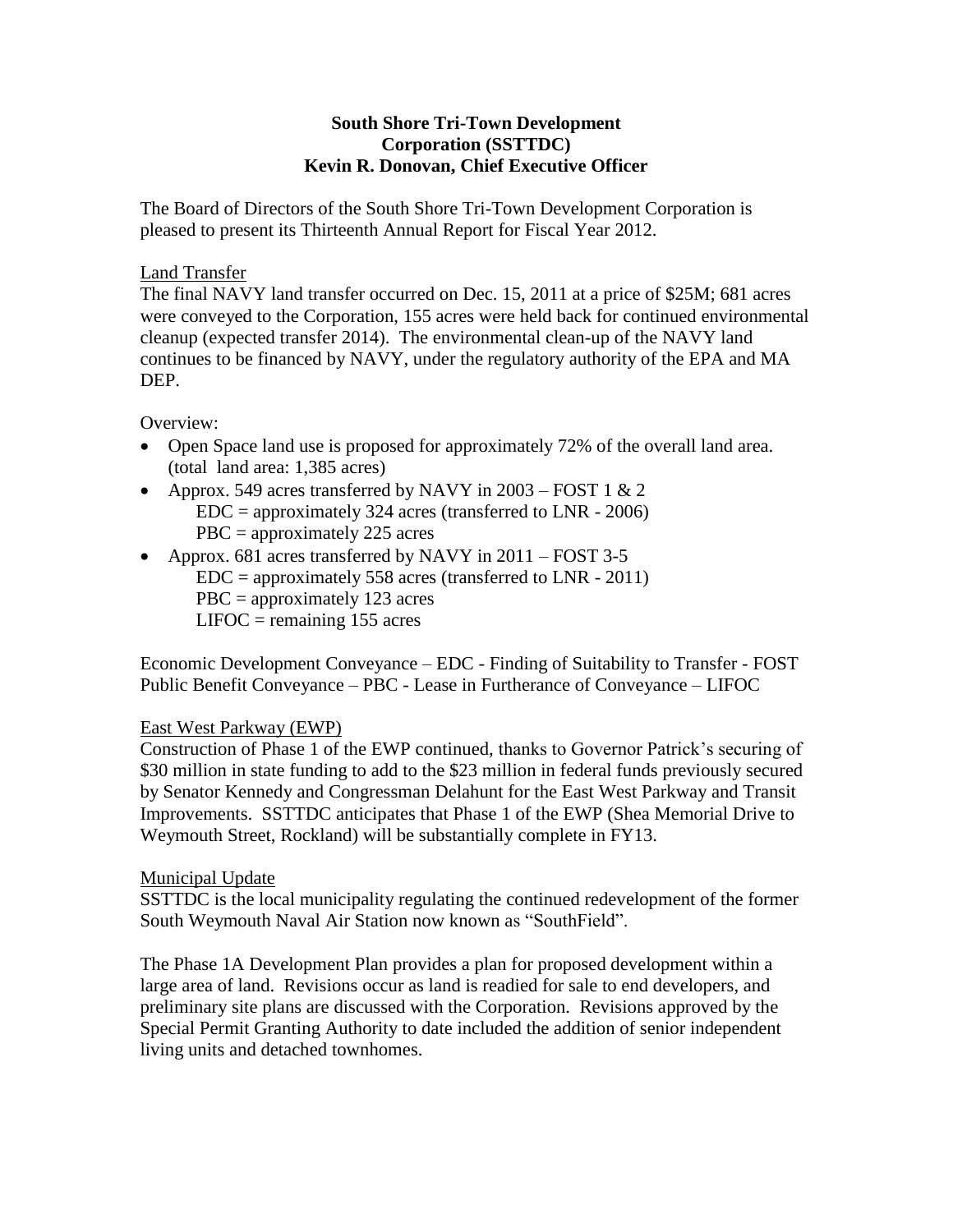The Phase 1A Definitive Subdivision Plan also evolved as LNR negotiated land sales and submitted revised subdivision plans to the Corporation. Revisions approved by the Applicable Subdivision Board included design plans for proposed roadways and alleyways intended to serve the "SouthField Highlands" neighborhood.

The Permit Granting Authority reviewed and approved a site plan application for a 101,000 square foot (s/f) 4-story office building; 49,000 s/f of commercial space had previously been approved by SSTTDC for approximately 9,000 s/f of retail space on the first floor of the apartment building located on the corner of Trotter Road and Parkview Street, and a 40,000 s/f 46 bed long-term care facility, to be located at the end of Parkview Street on Stonehaven Drive.

The Board of Directors, after a lengthy deliberation on what defined the occurrence of development as per the Reuse Plan, concluded that issuance of a Building Permit and payment of all related fees; or approval of a Site Plan Application plus deposit of all estimated building permit related fees would constitute the occurrence of development.

By April 2012 site plan applications for a total of 150,000 s/f of commercial development had been approved. By the end of June, 480 residential building permits and 111occupancy permits were issued. There are about 125 new residents living in SouthField homes and apartments.

LNR land sales continue to provide revenue to the Towns via the Host Community Agreement. The first provider under the HUD Homeless Assistance Act of 1994 (Bay Cove Human Services) is in the process of executing their land transfer from LNR.

The SSTTDC Advisory Board continues to meet jointly with the Board of Directors to discuss development progress and the Corporation's financial status. Members include Joseph Shea (Chairman), Robert Long, Joseph Gambon, Laurie Delano, Sue Abbott, Martin Pillsbury, Bruce Hughes, Kevin White, Eugene Blanchard and William Koplovsky.

#### Financial Matters:

Reliance on one time cash reserves has been eliminated and budgeting is solely funded from recurring revenues.

Fiscal Year 2012 milestones which have been achieved are:

- a. Certified Triennial Valuation through MA Department of Local Assessments
- b. Certified the FY12 Tax Rate
- c. Compliance with various reporting requirements to MA DOR
- d. Began the process of converting the financial books and records to the MA DOR approved UMAS system
- e. Completed Independent Audit
- f. Reported for the first time the new state tax revenue under the Parkway Agreement
- g. Provided for a Deficiency payment required under the Parkway Agreement
- h. Transfer from NAVY FOST 3-5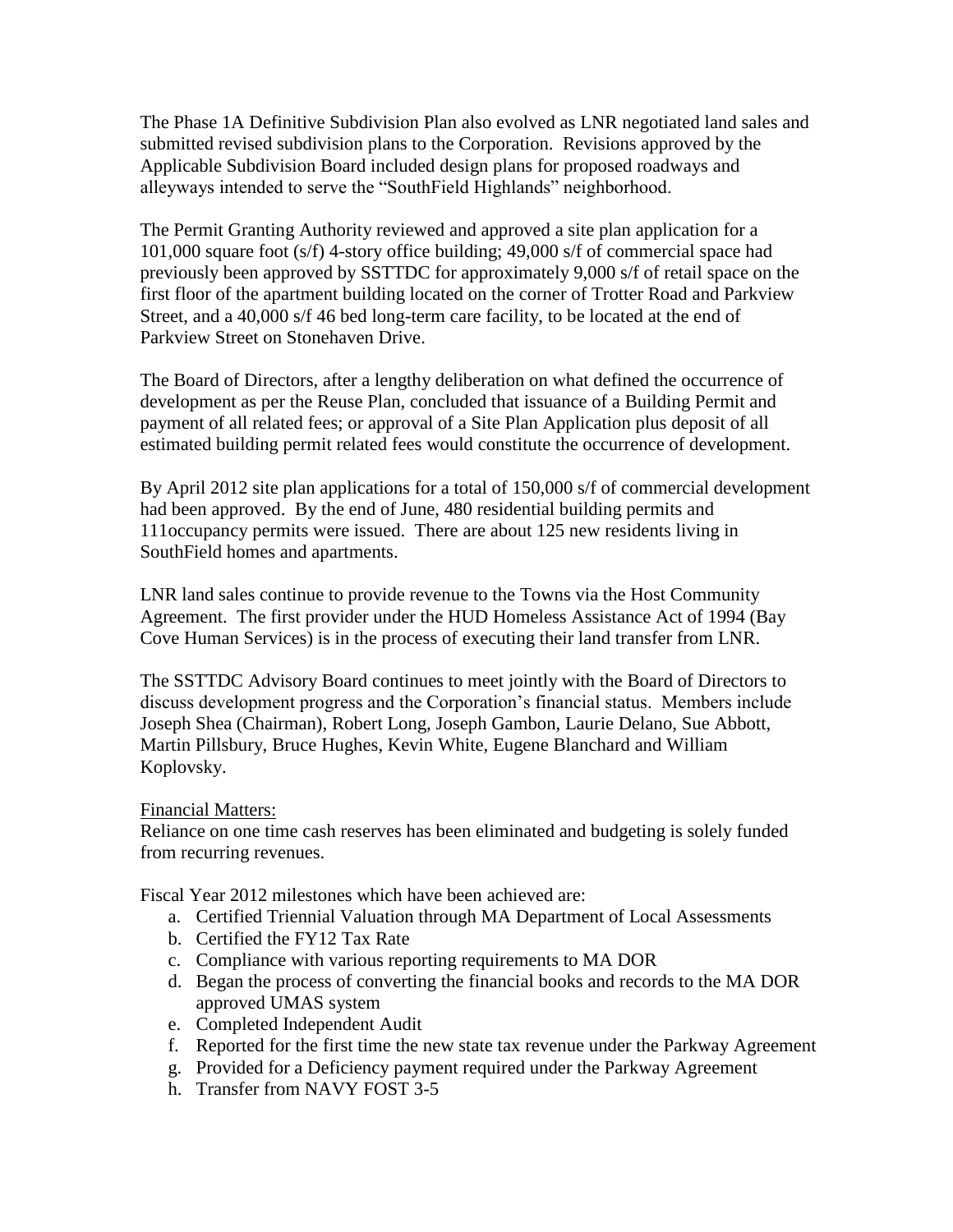- i. Collected Pro-forma taxes on the transfer of the land to LNR South Shore LLC
- j. Implemented an updated IT system including disaster recovery, remote access and virtual network
- k. Began the formal process of establishing certified water and sewer departments through the MA DEP

Obligations still pending:

- l. East West Parkway deficiency payment
- m. Series 2010A Infrastructure Bond payment
- n. Implement the Special Assessment mechanism for the Infrastructure Bond payment
- o. FEIR Off-Site Improvements and a Capital Plan identifying each requirement and the cost associated with it.

Special Assessment reports, reviewed by the Board of Assessors and the Board of Directors, will be implemented in FY13. Payment will come from two sources, 25% to 35% of total commitment of real estate taxes depending on the type of property, and special assessments on the owner of record of FOST 1 & 2 undeveloped property. These Special Assessment fees are the first of its type in Massachusetts and were submitted to DOR for a compliance ruling.

The FY12 Tax Classification Hearing resulted in a split factor - \$12.89 Residential and \$23.89 Commercial and Personal Property.

DOR certification for a tax rate was a lengthy and arduous process complicated by the triennial year, parkway deficiency payment plan, and implementation of SSTTDC's governmental structure.

SSTTDC had certified FY12 Free Cash in the amount of \$1,010,951.

The expenditures from Free Cash were as follows:

- a. \$175K for Communications Tower
- b. \$65K for Fire Fighting Training
- c. \$38K for Unpaid FY11 Bills
- d. \$25K for Assessor Mapping
- e. \$472K for Stabilization Fund to cover FY12 claw-back for Commonwealth of **Massachusetts**
- f. \$10K for IT Upgrades for the server and assessing and in-house payroll programs
- g. \$10K for a review of NOI filing to establish an irrigation system with no impact on water resources
- h. \$35K for Water/Sewer Feasibility Study to explore water and sewer sources
- i. \$110K for legal costs related to NAVY land transfer
- j. \$63K for water and sewer general fund subsidy

The FY12 General Fund Budget totaled \$2,369,852 of which \$1,969,079 was expended, and \$520,044 was encumbered for FY12 expenses to be paid during FY13. The Water and Sewer Budget was \$366,400.